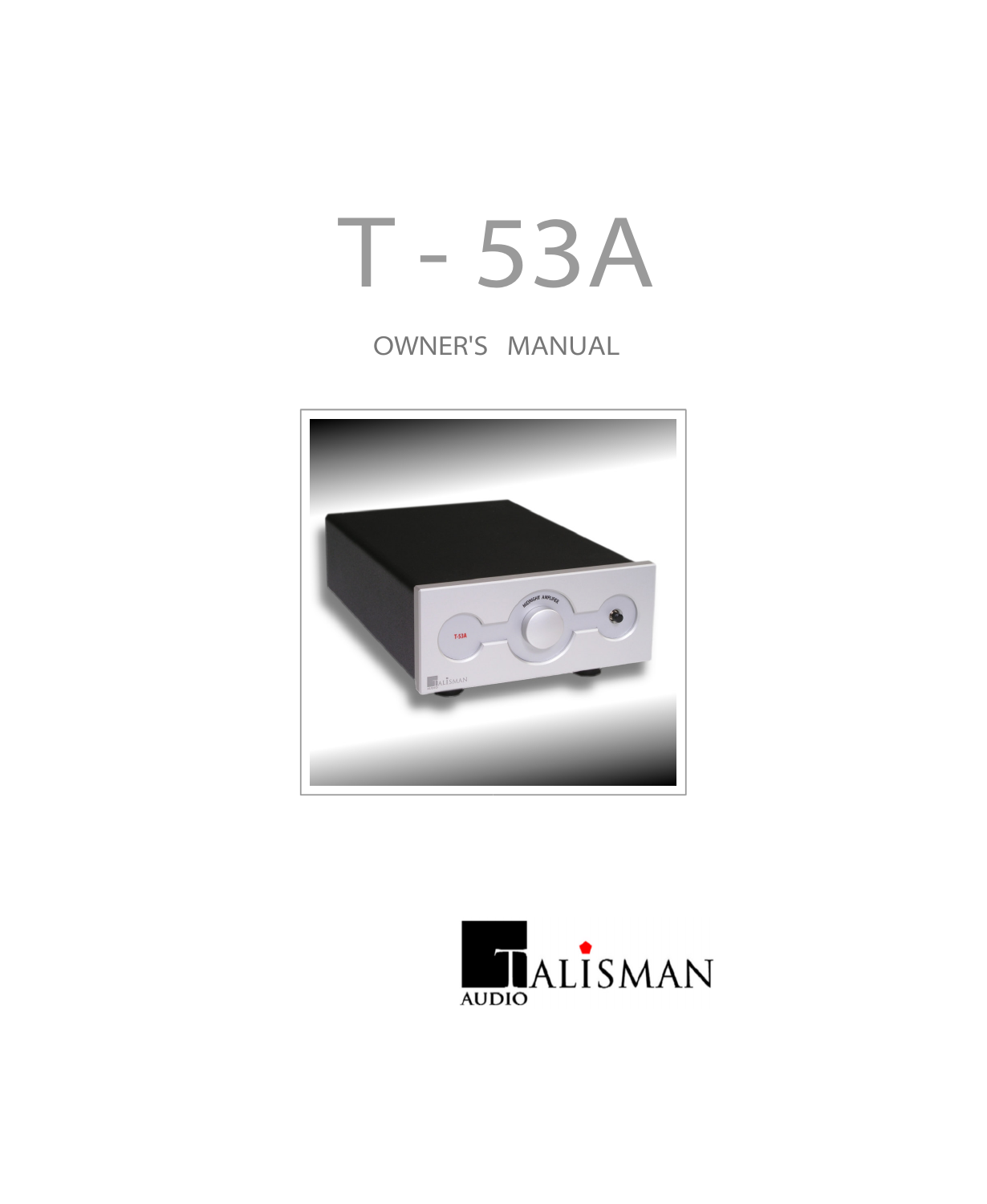#### CONGRATULATIONS T-53A

The Talisman Audio team congratulates you for your acquisition of the high-end T-53A headphone stereophonic amplifier.

Our team designed and manufactured this product with utmost professionalism and care. We trust that the highest standards of technology and quality which we build into all our products will serve you well, and make you enjoy your new amplifier for many years to come.



#### SAFETY PRECAUTIONS

To reduce the risk of electrical shock, do not expose to rain, water, splattering, or humidity ! Do not open housing. Risk of electrical shock ! You must use the electrical cord supplied, connect it to a grounded mains outlet ! Make sure that the operating voltage of the unit is the same as the voltage provided by your local electrical grid (local mains) ! Do not short the headset output  $\bigcirc$  !

 $\epsilon$ 

The « CE » indication at the back of the T-53A indicates that the unit is in conformity with the Electromagnetic Compatibility and Low Voltage Directives of the European Union. SAFETY : HD 195-S6, EN 60065.

EMC : Emission EN 55013, Immunity EN 55020, conform to CISPR 16-1, CISPR 16-2, IEC 801-2 class B, IEC801-3 class A, IEC 801-4 class B.

### GENERALINSTRUCTIONS

Unpacking Preparation and placement Select an appropriate spot to place your T-53A. Since it is a monoblock product, you may choose between several options : near the other components of your HI FI system, and precisely near the preamp, or near the speaker it monitors. In any case, you will have an outstanding result ! - be sure the T-53A is set on a firm and vibration free surface ; - don't be astonished if you notice a raise of the temperature of the product. Just be careful to let it work in an open area ; - do not set the T-53A near another product, since it could generate vibrations, noise or excessive heat. Upon unpacking you should find the following equipment and accessories : - T-53A amplifier in its protective ba ;. - power cord ; - a two-parts foam wedging. We advise you to keep this packing, in case you had to return the product, to ensure safe travel conditions. Nota : this leaflet can be found on our site http:\\www.talisman-audio.com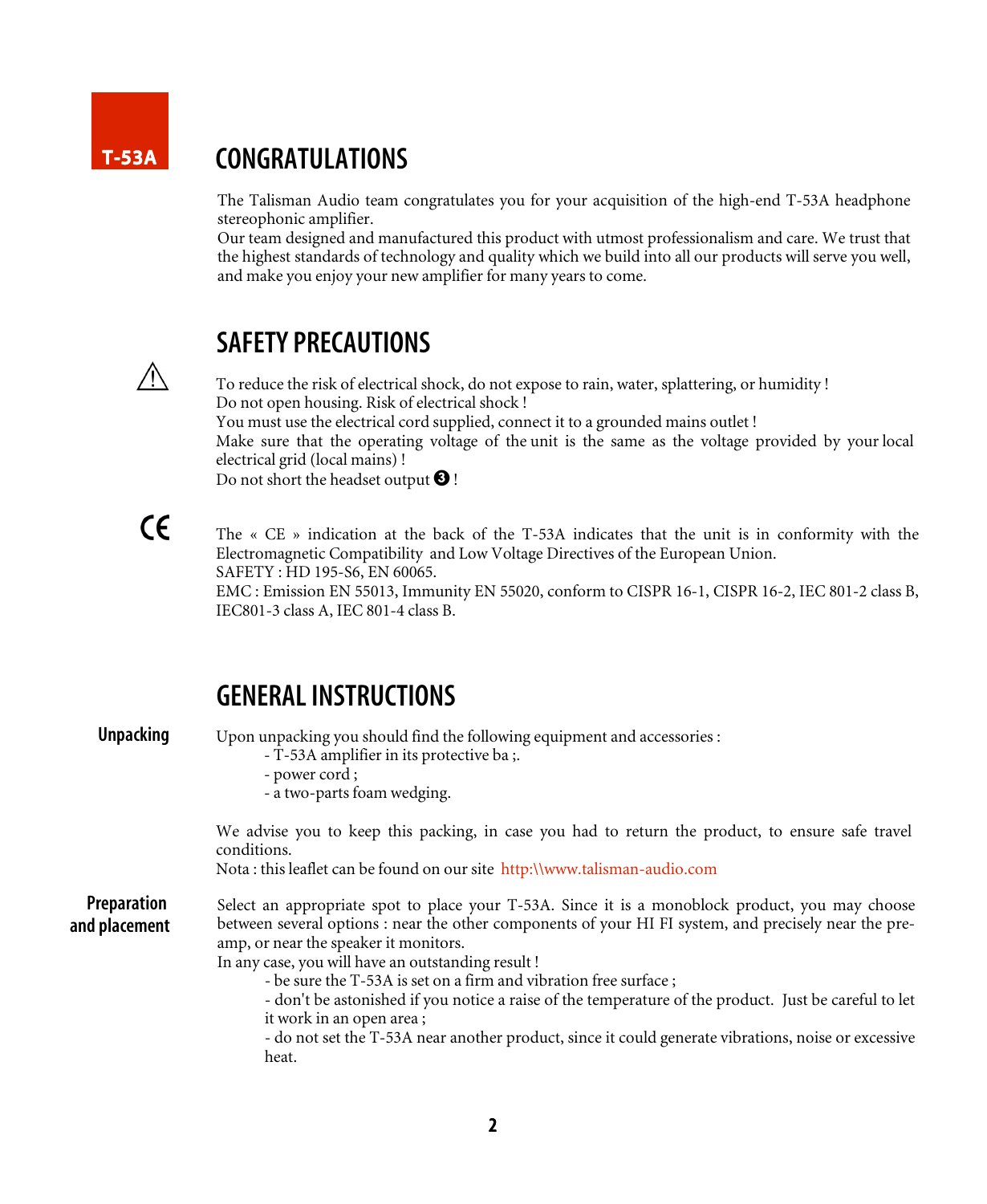

## OVERVIEW

Unique features The T-53A was designed and shaped to fulfill the wishes of great music lovers. It's one of the distinguished members of the famous Talisman Audio family.

Truly compelling to our general philosophy, he has the following remarkable features:

- discrete high quality components throughout the HI FI scheme ;
- outstanding performance of the open loop in a true symetrical architecture ;
- very large bandwidth and low distortion of the closed-loop ;
- superb manufacturing quality.

It is in fact a true High-End equipment, without cost bargains, in the true spirit of its elder brothers. You will soon discover that our efforts to obtain a great sound have been successful !

Its ability to sustain high current and voltage allow the T-53A to monitor a wide band of loudspeakers, including those which have low impedance or low efficiency. The well known models of the best brands will suit it well for your greatest pleasure : you will enjoy a true high end system, with excellent definition, dynamic, and natural sound !

The T-53A is connected to the ouput line of your pre-amp, as well as to any other analog line output, provided it supports volume control (multichannel processor, computer soundcard...). For this strategic combination, we recommand of course to use our T-35HP, whose philosophy, design and sound are perfectly phased with the T-53A !

You may also improve your HI FI system performances by using several T-53A in multi-amplification (active or passive) configuration, multichannel system, balanced high power configuration, or combining it with other monoblock amplifiers such as T-55A for example, combinations for which it was exactly thought through : look at calibrated gain and direct line output for example !

- Front panel **O** Power-on light.
	- **O** Dummy knob.
	- **8** Power-on switch.

#### Back panel **O** CINCH line input IN.

- $\Theta$  CINCH direct line output OUT.
- $\bullet$  Loudspeaker power output + (red) and (black).
- **D** Power supply (mains) connector.
- $\Theta$  Mains voltage specification.
- **O** Individual serial number.



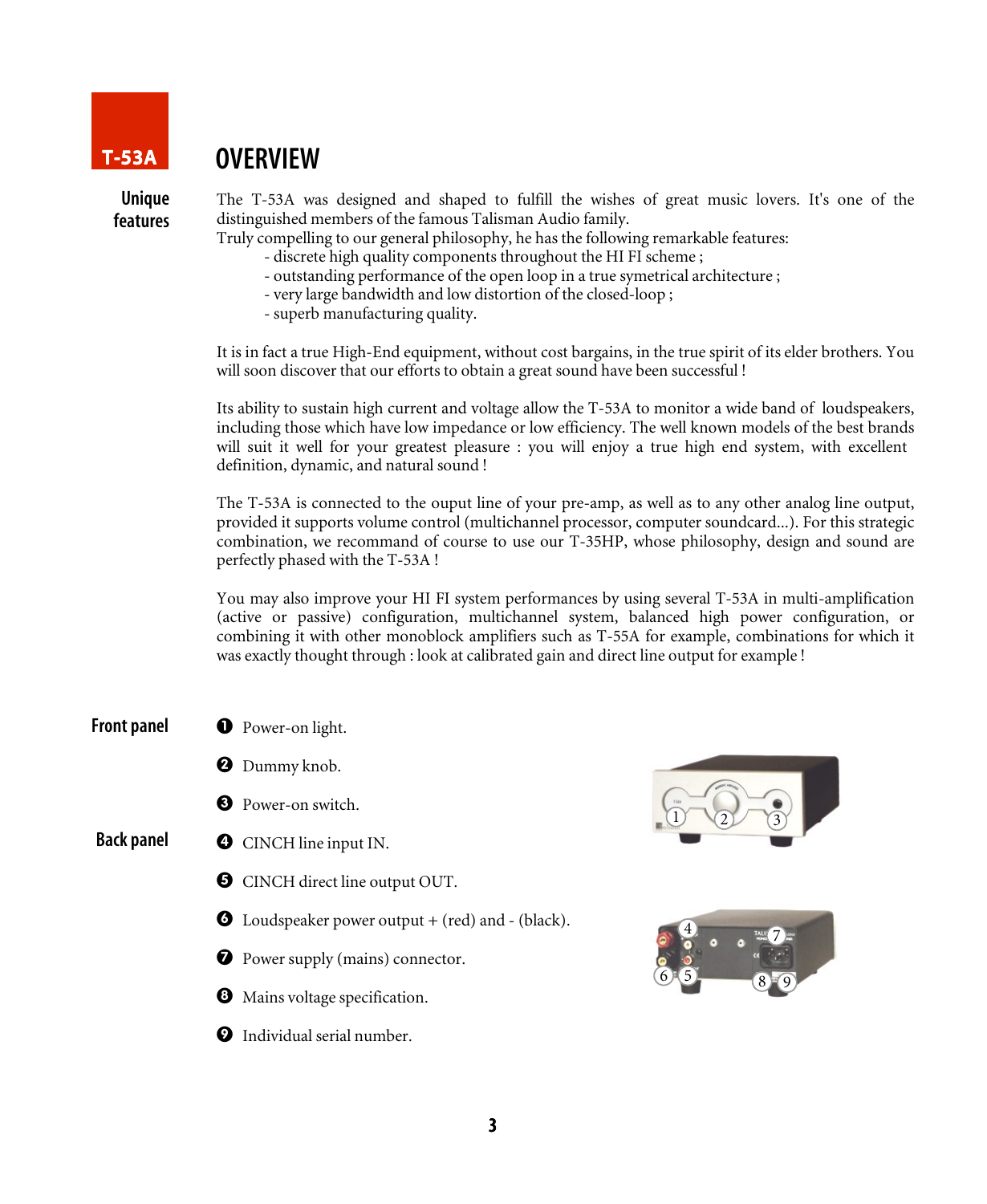

## T-53A INSTALLATION

| <b>First Power-Up</b>                  | We invite you to turn your T-53A on before you link it to your audio system or your loudspeaker.<br>First check out the voltage of your T-53A (230V or 115V or 100V in $\bullet$ ). Then plug in the power cable<br>into $\bullet$ , then push the on/off switch $\bullet$ . The name T-53A lights up in $\bullet$ . |  |  |
|----------------------------------------|----------------------------------------------------------------------------------------------------------------------------------------------------------------------------------------------------------------------------------------------------------------------------------------------------------------------|--|--|
|                                        | All right! Switch now your T-53A off and go through the installation process.                                                                                                                                                                                                                                        |  |  |
| <b>Connecting to</b><br>a preamplifier | During the installation process we invite you to turn off all equipments of your HI FI system.                                                                                                                                                                                                                       |  |  |
|                                        | The pre-amp (or the processor, the active filter or the computer soundcard) which monitors your T-<br>53A should be linked to the input IN $\bullet$ by a high quality cable.                                                                                                                                        |  |  |
|                                        | Thanks to the direct link output OUT $\Theta$ you will easily connect several T-53A to the same pre-amp, for<br>a passive multi amplification configuration for example.                                                                                                                                             |  |  |
| <b>Connecting to</b><br>a loudspeaker  | The output terminals $\bigcirc$ allows you to connect your loudspeaker in several ways:                                                                                                                                                                                                                              |  |  |
|                                        | - with standard jack (diameter 4 mm) : totally unscrew<br>the black and red nuts, and plug in the jacks in the T-53A<br>output terminals;                                                                                                                                                                            |  |  |
|                                        | - with bare cable, totally unscrew the black and red nuts,<br>insert the cables in the side holes, then firmly screw again<br>the black and red nuts;                                                                                                                                                                |  |  |
|                                        | - with cable terminals : totally unscrew the black and red<br>nuts, plug in the cable terminals, then screw again the<br>black and red nuts.                                                                                                                                                                         |  |  |
|                                        | In any case, use only first quality equipment, since it represents a good share of the quality of the sound<br>produced by the system.                                                                                                                                                                               |  |  |

Be careful, not to create short circuits between the terminals, or with the mechanical parts of the product.

To conclude, be careful not to invert the phase of pluging of the loudspeaker. It should be exactly followed on all parts of your system, otherwise a distorted stereophonic image would be obtained with a lack of bass.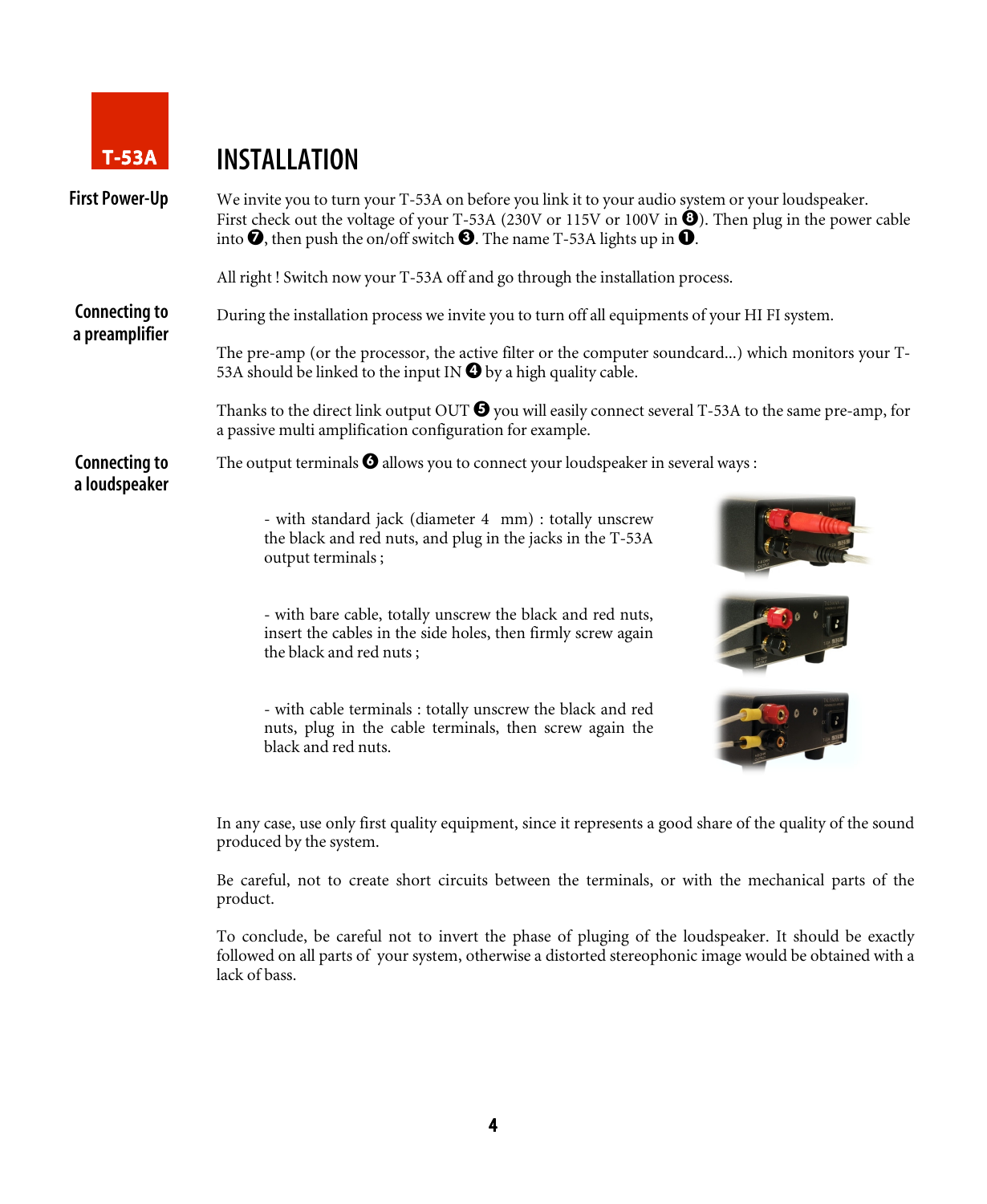

# T-53A USE & MAINTENANCE

| Power On<br>and Off       | Although the T53-A is equiped with a on-off switch $\Theta$ , it may be left switched on permanently, since the<br>power used is very low when ont in use. This will allow optimal electrical and thermal conditions, and<br>ensure an outstanding sound result.                                                                                                                                                                                                                                                                     |
|---------------------------|--------------------------------------------------------------------------------------------------------------------------------------------------------------------------------------------------------------------------------------------------------------------------------------------------------------------------------------------------------------------------------------------------------------------------------------------------------------------------------------------------------------------------------------|
|                           | Upon first power-on, or whenever your T-53A has been disconnected from the mains for a long time, it                                                                                                                                                                                                                                                                                                                                                                                                                                 |
|                           | is recommended that you wait for about one hour before use.<br>Should you not use your T-53A for a long period of time, simply unplug its power cable. It is<br>recommended that when you do so you switch off your entire hi-fi system and disconnect your headset.<br>Warning : whenever the T-53A is in power-off mode (i.e. disconnected from the power supply) no<br>equipment should be connected to the input/output $\bullet$ and $\bullet$ .                                                                                |
| <b>Use</b>                | Warning : too high a sound volume used over long periods of time may significantly damage your<br>hearing. Please be reasonable!<br>Please take the necessary time to adjust the sound level of your pre-amp (or of any device that monitors<br>your T-53A), to obtain a realistic result neither too loud nor too low!<br>If you turn on the volume too much, not only will you obtain an unrealistic restitution of the music you<br>are listening to, but you will also distort and disguise the sound scene !                    |
|                           | When the T-53A delivers a high power for too long, the temperatue inside the product may rise to<br>forbidden levels. In such a case, a thermal protection will be started automatically to reduce the level of<br>the output power : you will notice it through a sharp decrease of the sound level and the appearance of a<br>distorted sound. Do not worry ! Simply turn off the T-53A, let it cool down for a few minutes, then turn<br>it on again, and resume your listening session, at a reasonable sound level if possible. |
| Routine<br>Maintenance    | Warning : never ever conduct any care & maintenance-related tasks with the power on !<br>The T-53A was designed to operate for years without any maintenance nor adjustment.<br>If dust gathers on the unit simply wipe it off with a dry cloth. In case the unit was dirtied or soiled do<br>NOT use any detergent or solvent. Do not either use common household cleaning papers whose textures<br>are abrasive. Use instead a soft wet cloth and if need be soap. Then carefully wipe the unit clean.                             |
|                           | <b>TROUBLESHOOTING</b>                                                                                                                                                                                                                                                                                                                                                                                                                                                                                                               |
| <b>Front panel light</b>  | Upon Power-on, the front panel light $\bigcirc$ does not come "on":                                                                                                                                                                                                                                                                                                                                                                                                                                                                  |
|                           | - check that the power cord is plugged in $\bullet$ , and that your mains is on.<br>The light $\bigcirc$ is on but you cannot hear any sound :                                                                                                                                                                                                                                                                                                                                                                                       |
|                           | - verify the musical program and the pre-amp sound level;                                                                                                                                                                                                                                                                                                                                                                                                                                                                            |
|                           | - verify that your sources, pre-amp and speaker are correctly operating, and that they are<br>correctly plugged to the T-53A                                                                                                                                                                                                                                                                                                                                                                                                         |
| Sound                     | Bad sound quality (e.g. too loud, too weak, background noise, distortion, rumble ) :<br>- switch the T-53A off during a few minutes, then turn it on again; the thermal protection has<br>perhaps been activated. Lower the sound level;<br>- check that you have properly observed all installation and operation recommendations;<br>- check specifications compatibility of your system with the T-53A.                                                                                                                           |
| <b>After-sale Service</b> | There still is a problem with unit operation. Contact the seller of your unit or use the warranty as set out<br>in the 'warranty' chapter of this manual.                                                                                                                                                                                                                                                                                                                                                                            |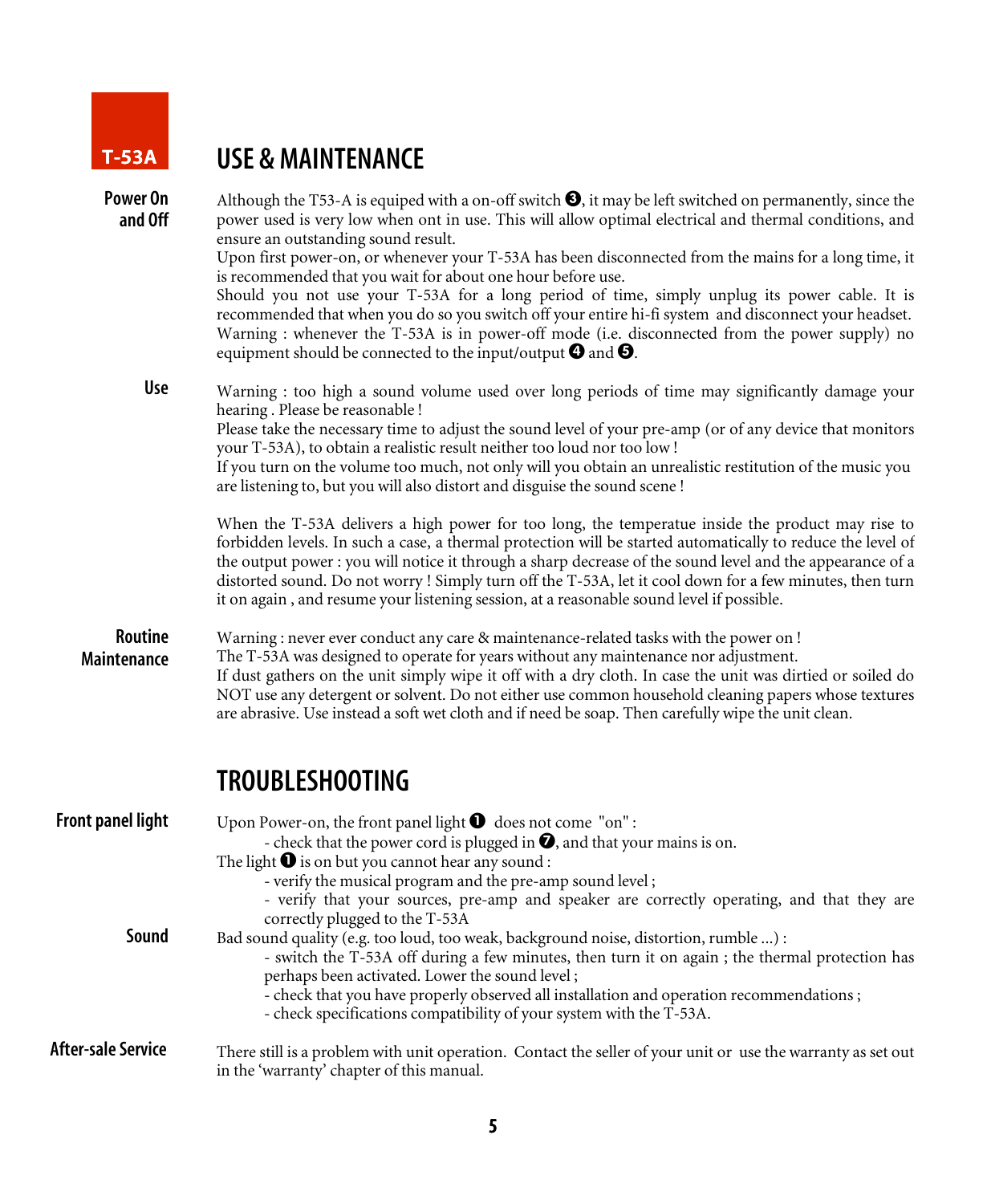

# T-53A TECHNICAL SPECIFICATIONS

| Input                          | 1 CINCH mono input.                                                                                                                          |
|--------------------------------|----------------------------------------------------------------------------------------------------------------------------------------------|
| Outputs                        | 1 CINCH direct mono line output.<br>One loudspeaker output supporting three different types of connections<br>(see installation section).    |
| Output Power                   | Over 25 W on 8 ohms and 40 W on 4 ohms, at 0,2 % distorsion level.                                                                           |
| Gain and Input sensitivity     | Gain: $+15$ (24 dB, phase = 0). Sensitivity: 0,92 Vrms on 47 kohms.                                                                          |
| Output impedance               | Less than 0,05 ohm $@1$ kHz. Dumping factor $> 120$ on 8 ohms.                                                                               |
| Harmonic distorsion            | Less than 0,05 % on 8 ohms, @ 25 W output power, audio bandwidth                                                                             |
| Signal-to-Noise Ratio          | Over 90 dBA unweighted, @ max output level.                                                                                                  |
| Bandwith                       | 10 Hz - 160 kHz @ -3 dB, @ 1 Vrms on 8 ohms.                                                                                                 |
| Rise time                      | Less than 2 microseconds @ 10 kHz,+/- 1V on 8 ohms.                                                                                          |
| Stability on capacitive charge | Without conditions, on a 8 ohms charge in parallel with $C < 2$ uF.                                                                          |
| Protections                    | Thermal and against output short circuits.<br>Against output DC drift.<br>Against DC input voltage.                                          |
| Specific functions             | Direct line output for passive multi-amplification.                                                                                          |
| Miscellaneous                  | Very low transient thermic distorsion, without power-on or power-off<br>output voltage pulse, and intrinsically stable electronic structure. |
| Mains connection               | Mains on base CEI with internal slow fuse.                                                                                                   |
| Operating modes                | On-Off switch on the front face.                                                                                                             |
| Mains                          | 230 Vac or 115 Vac or 100 Vac. Stand-by power < 5 W.                                                                                         |
| Weight                         | $1,5$ kg.                                                                                                                                    |
| Dimensions                     | $135 * 70 * 215$ mm.                                                                                                                         |

215

135

 $\overline{2}$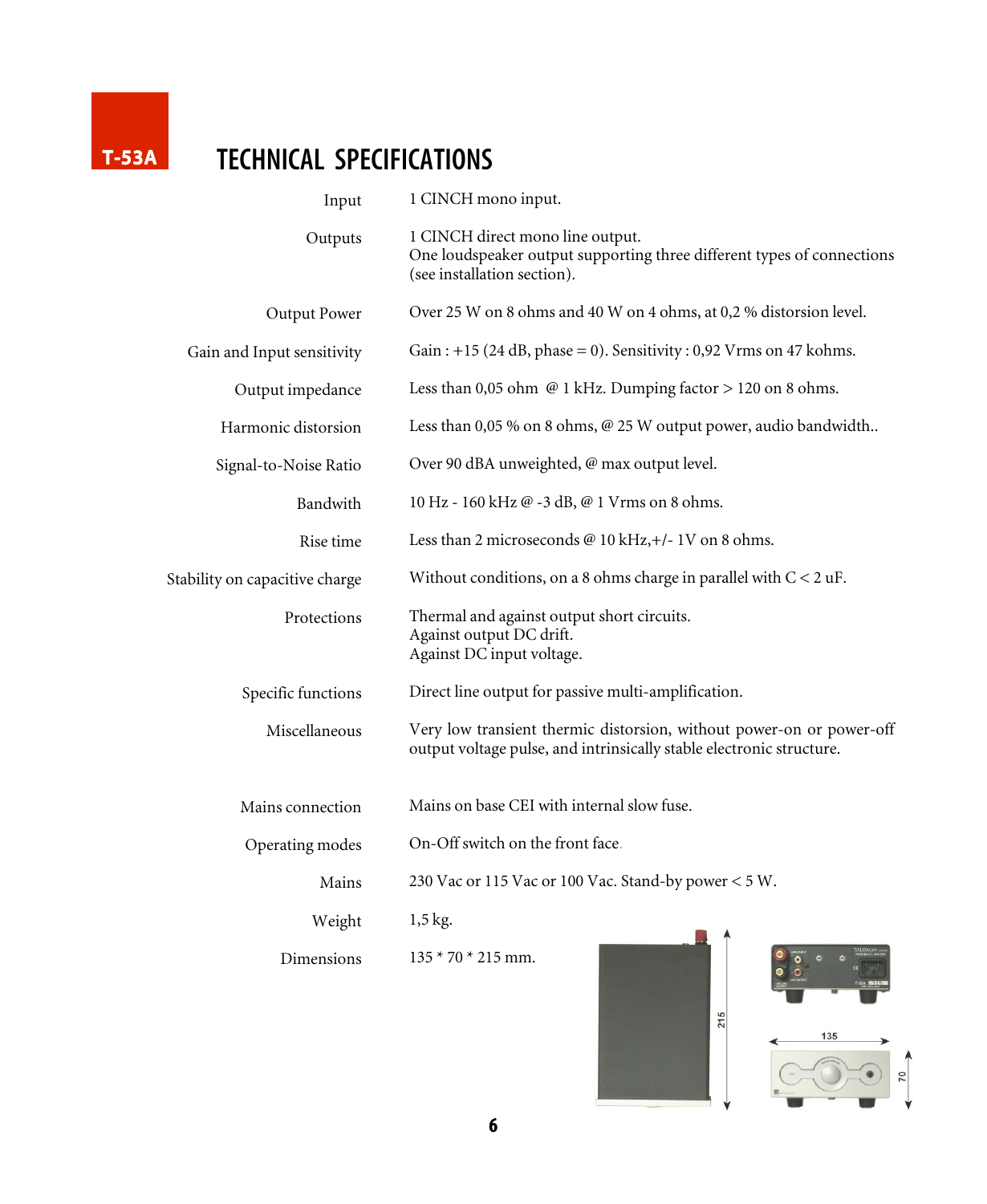

#### T-53A WARRANTY

General conditions Talisman Audio guaranties this equipment when used according to its technical specifications, against any manufacturing defects or component flaws.

This warranty applies to both materials and labor.

In case of defect Talisman Audio will, for TWO years from the purchase date, repair the unit free of charge to the owner. Shipping costs to the Talisman Audio premises shall be however borne by the owner of the unit under warranty.

Under no circumstances can this warranty give rise to any kind of damages or liability.

Talisman Audio guaranties the equipment only if :

- it was purchased either on the Talisman Audio web site, or through an official dealer ;
- the defect occurs within the two years period following the purchase ;
- the defect is not caused by an abnormal use of the product, or by an outside factor ;
- the product was not opened and modified by an outside personne.

#### The claim for warranty should be made in the following way : After-sale service

- if the product was bought through an auditorium, please refer to this dealer who will examine your problem, will try to solve it and will give you the correct procedure to contact Talisman Audio, if necessary ;

- if the product was bought on the web site, then tell us directly about your problem using our email adress amplify@talisman-audio.com. You will then receive instructions for the return of your product.

### MANUFACTURING

Talisman Audio products are manufactured by the Get Electronique Company, a French corporation incorporated under the register number RCS Castres 447 794 363.

All design and production procedures are carried out according to strict quality standards ISO9000:2000 (certificat n°124 832).

Talisman Audio certifies that all products delivered to its clients are individually tested and controlled, and that they comply with the acceptance criterias defined for each model.